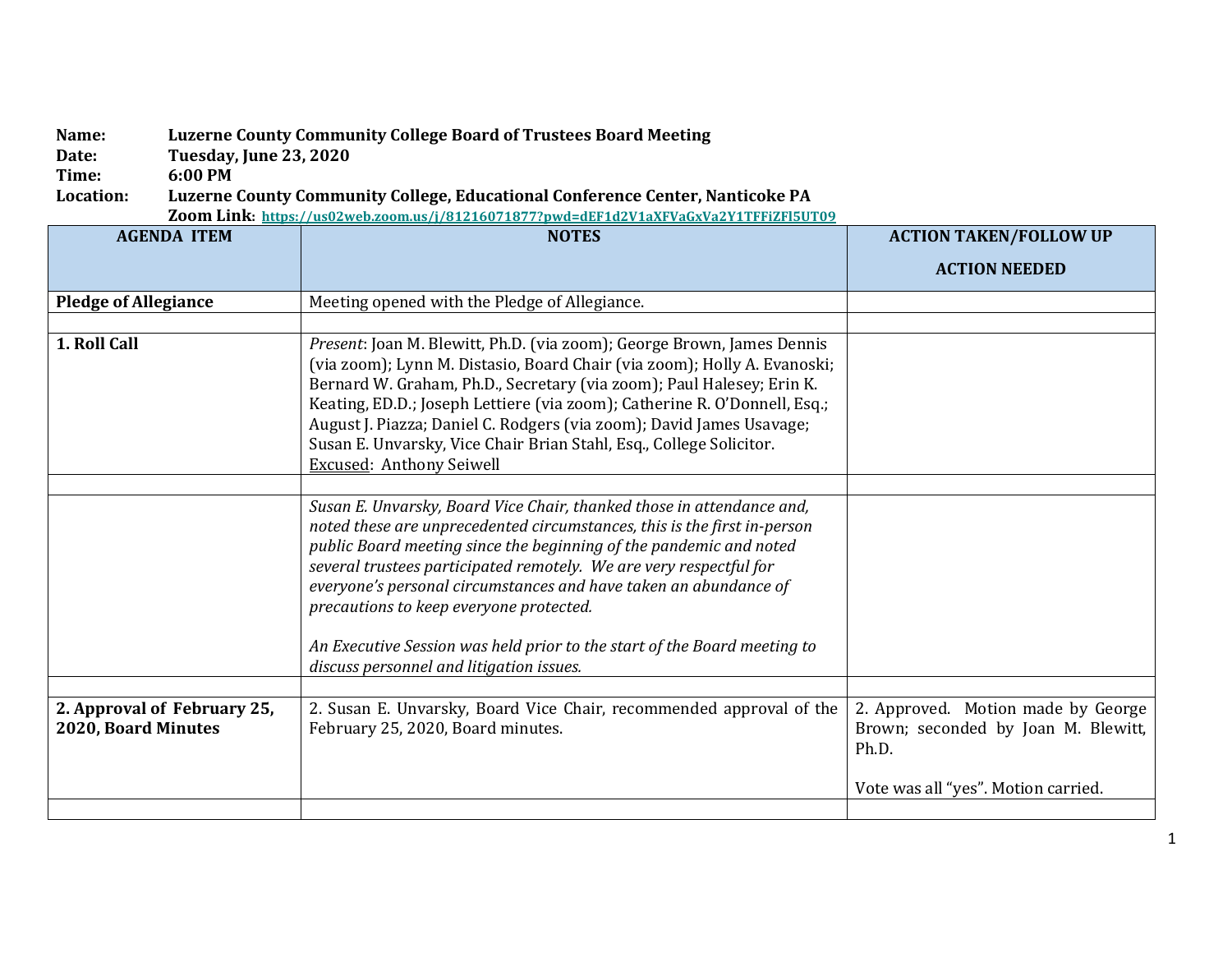| <b>AGENDA ITEM</b>                                  | <b>NOTES</b>                                                                                                                                                                                                                                                                                                                                                                                                                                                                                                                                                                                                                                                                                                                                                                                                                                                                                                                                                                                                                                                                                                                                                                                                                                                                                                                                                                                                                                                                                                                                                                                                                                                                                                                                                                | <b>ACTION TAKEN/FOLLOW UP</b><br><b>ACTION NEEDED</b>                                        |
|-----------------------------------------------------|-----------------------------------------------------------------------------------------------------------------------------------------------------------------------------------------------------------------------------------------------------------------------------------------------------------------------------------------------------------------------------------------------------------------------------------------------------------------------------------------------------------------------------------------------------------------------------------------------------------------------------------------------------------------------------------------------------------------------------------------------------------------------------------------------------------------------------------------------------------------------------------------------------------------------------------------------------------------------------------------------------------------------------------------------------------------------------------------------------------------------------------------------------------------------------------------------------------------------------------------------------------------------------------------------------------------------------------------------------------------------------------------------------------------------------------------------------------------------------------------------------------------------------------------------------------------------------------------------------------------------------------------------------------------------------------------------------------------------------------------------------------------------------|----------------------------------------------------------------------------------------------|
| 3. Approval of June 23, 2020<br><b>Board Agenda</b> | 3. Recommendation to approve the June 23, 2020 Board agenda as<br>presented.                                                                                                                                                                                                                                                                                                                                                                                                                                                                                                                                                                                                                                                                                                                                                                                                                                                                                                                                                                                                                                                                                                                                                                                                                                                                                                                                                                                                                                                                                                                                                                                                                                                                                                | 3. Approved. Motion made by Joan M.<br>Blewitt, Ph.D.; seconded by Erin K.<br>Keating, Ed.D. |
|                                                     |                                                                                                                                                                                                                                                                                                                                                                                                                                                                                                                                                                                                                                                                                                                                                                                                                                                                                                                                                                                                                                                                                                                                                                                                                                                                                                                                                                                                                                                                                                                                                                                                                                                                                                                                                                             | Vote was all "yes". Motion carried.                                                          |
| 4. Report of Officers and<br><b>Agents</b>          |                                                                                                                                                                                                                                                                                                                                                                                                                                                                                                                                                                                                                                                                                                                                                                                                                                                                                                                                                                                                                                                                                                                                                                                                                                                                                                                                                                                                                                                                                                                                                                                                                                                                                                                                                                             |                                                                                              |
| <b>President's Report</b>                           | Thomas P. Leary, President, Luzerne County Community College, asked<br>for a moment of silence to remember the passing of a College friend and<br>student champion Mr. Francis Carrozza. Through Mr. Carrozza's<br>extraordinary generosity and to honor his late wife Mary, Mr. Carrozza<br>established the Francis S. and Mary Gill Carrozza, RN School of Nursing<br>and Health Sciences in 2013. In addition, the Francis S. & Mary Gill<br>Carrozza, R.N. Health Sciences Endowed Scholarship provides over<br>\$50,000 in health science scholarships each year. Mr. Carrozza will be<br>missed by our staff, faculty, fellow donors, alumni and most of all the<br>students who held him in such high esteem.<br>President Leary stated Luzerne County Community College is committed<br>to our continued progress towards increasing diversity, equity, and<br>inclusion. Luzerne County Community College embraces this goal and<br>have taken proactive steps towards achieving it. In the fall of 2019, a<br>workgroup was appointed to develop a Diversity and Inclusion Strategic<br>Plan. This plan will help guide the College's efforts, initiatives,<br>understanding, and practice around diversity, equity, and inclusion.<br>The workgroup's initial charge is to develop a data-informed plan in<br>alignment with College's Mission, Strategic Plan, resource allocations,<br>and Division and Departmental plans with the goal to:<br>Create an inclusive environment for all students, administration,<br>faculty, staff, and the public.<br>Increase diversity among student, faculty, administration, and staff.<br>$\bullet$<br>Incorporate principles of diversity and inclusion in all areas of the<br>curriculum, campus life, and workplace. | 4. No action required.                                                                       |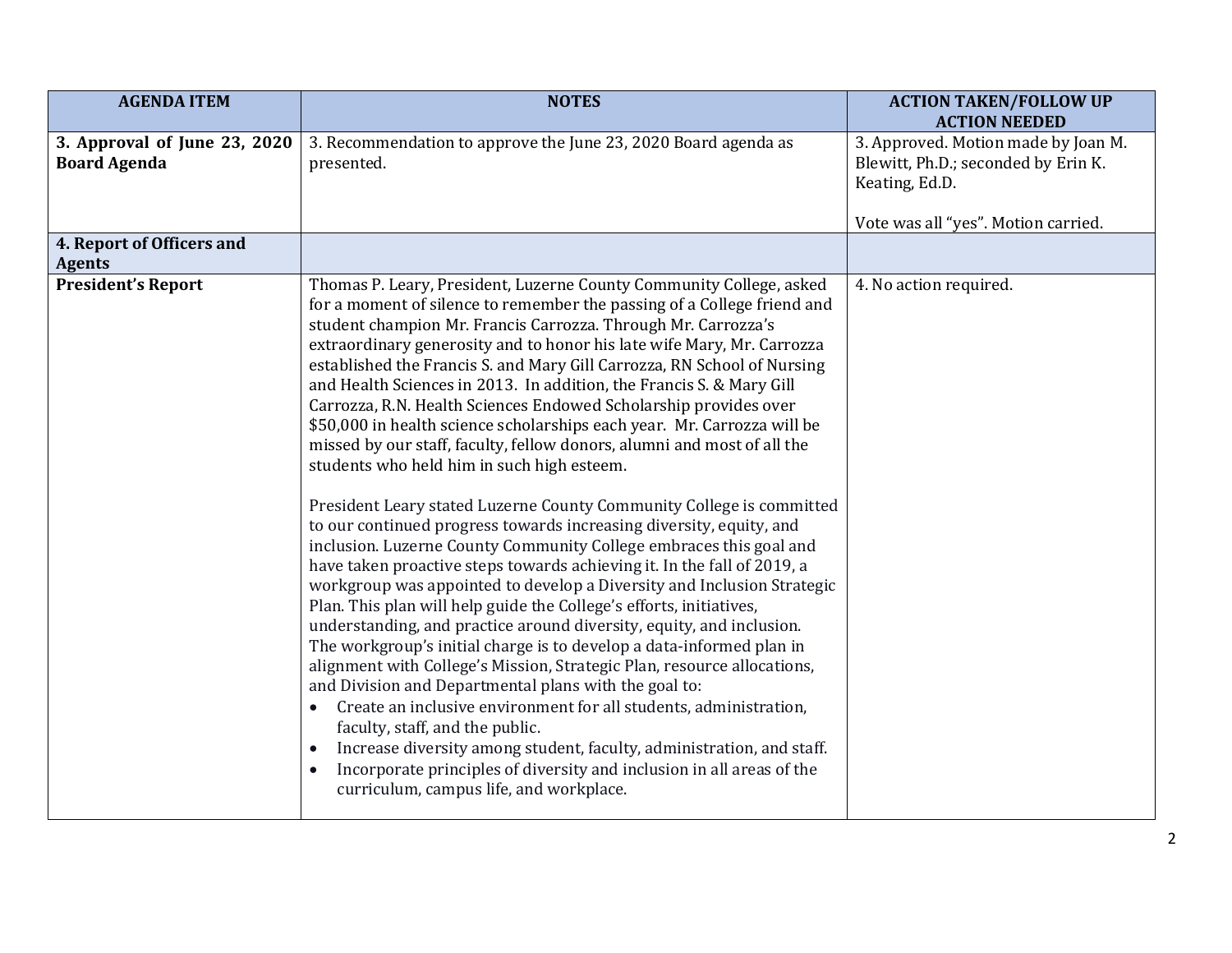| <b>President's Report</b> | A video message from the President was delivered to the College                                                                               |  |
|---------------------------|-----------------------------------------------------------------------------------------------------------------------------------------------|--|
| (continued)               | community on this important issue and can be viewed at                                                                                        |  |
|                           | https://www.youtube.com/watch?v=oQXkHiggm44                                                                                                   |  |
|                           | President Leary reported a series of roundtables discussions will be                                                                          |  |
|                           | held on ways to promote greater diversity, equity, and inclusion at                                                                           |  |
|                           | LCCC. The first of these events was held June 18, 2020, at the Hazleton                                                                       |  |
|                           | Center. The next roundtable will be held on Thursday, June 25, at 2 PM                                                                        |  |
|                           | at the Wilkes Barre Center. Due to social distancing guidelines the                                                                           |  |
|                           | events are open to the public via zoom only. These events will also be<br>recorded and aired on College's social media channels. You are also |  |
|                           | welcomed to join the discussion online via zoom.                                                                                              |  |
|                           |                                                                                                                                               |  |
|                           | On Monday, June 22nd, the College resumed all in person services at the                                                                       |  |
|                           | Main Campus and our Centers with the exception of Pittston and                                                                                |  |
|                           | Scranton. These Centers will resume in person services soon. Our                                                                              |  |
|                           | students will be notified that they will be welcome at these centers on                                                                       |  |
|                           | June 25 <sup>th</sup> . In accordance with the CDC guidelines all measures outlined<br>in our Reentry Plan must be followed.                  |  |
|                           |                                                                                                                                               |  |
|                           | On Wednesday, June 24th, the President will conduct an Open Forum for                                                                         |  |
|                           | all College staff to address any questions or concerns regarding                                                                              |  |
|                           | implementation of the College's Reentry Plan.                                                                                                 |  |
|                           | The College's Reentry Plan was presented by Dr. Cheryl Lesser, Vice                                                                           |  |
|                           | President of Academic Affairs, Rosana Reyes, Vice President of                                                                                |  |
|                           | Enrollment Management and Student Affairs; Sue Spry, Vice President of                                                                        |  |
|                           | Workforce Development, Cheryl Baur, Vice President of Finance, and                                                                            |  |
|                           | Don Nelson, Vice President of Operations.                                                                                                     |  |
|                           | https://www.luzerne.edu/about/bot/zoom 0.mp4                                                                                                  |  |
| <b>Academic Affairs</b>   | Dr. Cheryl Lesser, Vice President of Academic Affairs, stated Summer I                                                                        |  |
|                           | Session was placed all online. In doing this we knew one of the major                                                                         |  |
|                           | areas of study in the summer was our Science labs. A successful solution                                                                      |  |
|                           | was to offer kits in order to do their lab sessions at home. This has                                                                         |  |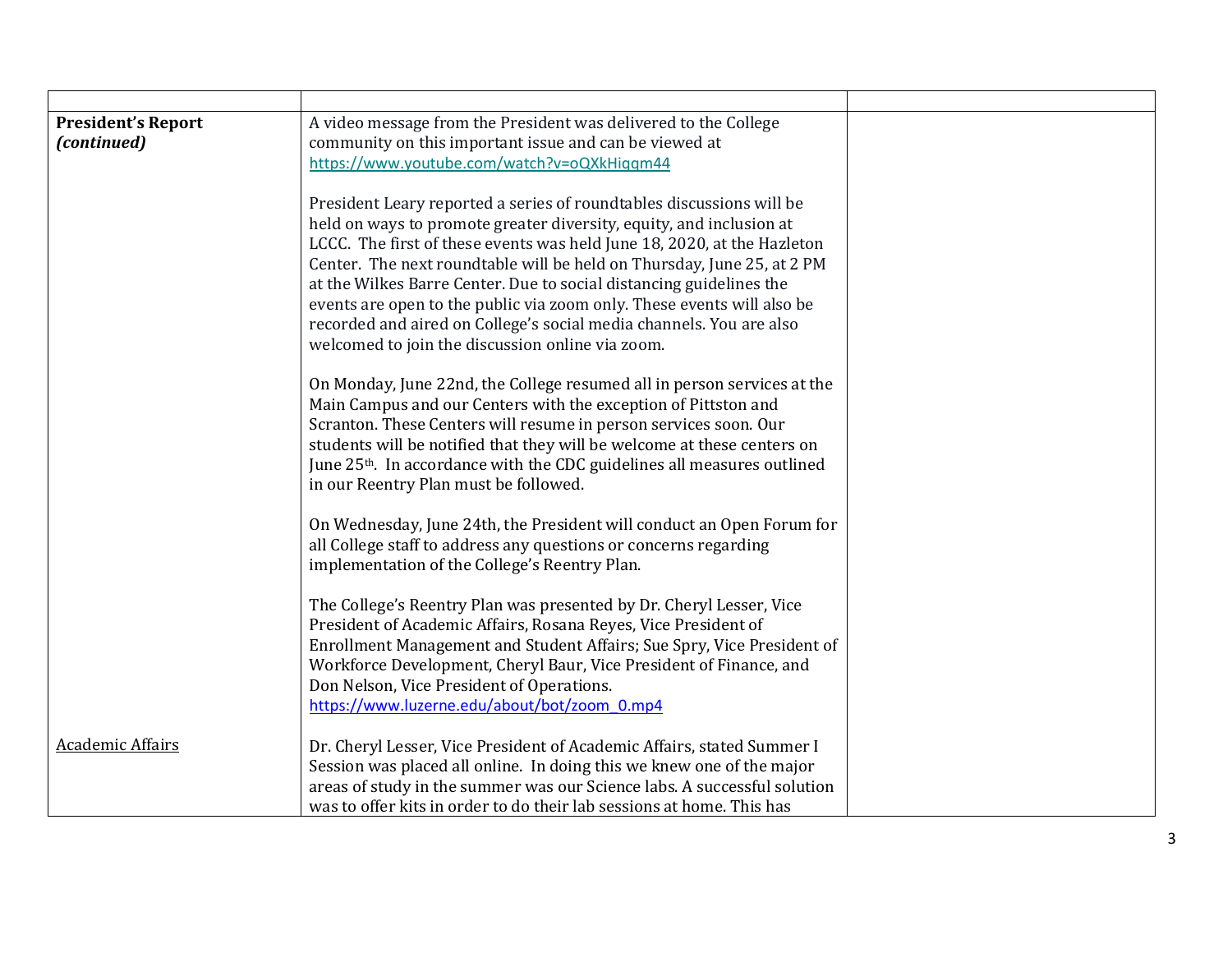| <b>Academic Affairs (continued)</b> | worked out very well with positive feedback from the students. and the<br>College will continue this practice moving forward for any students who<br>prefer to take online classes.                                                                                                                                                                                                                                                                                                                                                                                                                                                                                                                         |  |
|-------------------------------------|-------------------------------------------------------------------------------------------------------------------------------------------------------------------------------------------------------------------------------------------------------------------------------------------------------------------------------------------------------------------------------------------------------------------------------------------------------------------------------------------------------------------------------------------------------------------------------------------------------------------------------------------------------------------------------------------------------------|--|
|                                     | As Luzerne County enters the Green Phase, the College will offer the<br>Summer II Session both online and in-person classes with a start date of<br>July 6, 2020.                                                                                                                                                                                                                                                                                                                                                                                                                                                                                                                                           |  |
|                                     | During the summer, students who received "incompletes" due to the<br>hands-on type of programs (health sciences, automotive, sciences) they<br>are in, will return to campus this week to complete their program<br>requirements. Students will be required to follow strict guidelines<br>established by the College to maintain the health and safety of our<br>students, faculty and staff.                                                                                                                                                                                                                                                                                                              |  |
|                                     | For the Fall 2020 semester, the College leveraged all of the large<br>classrooms to be able to match the same percentage of in-person classes<br>as we had last fall. We have made changes to our online classes and<br>adding online virtual which has specific meeting times. Students would<br>log onto Blackboard Collaborate, and the class would be delivered as it<br>would in-person. We have also expanded our hybrid offerings.                                                                                                                                                                                                                                                                   |  |
|                                     | The College will also pilot "remote proctoring." 300 students will be in<br>the pilot test, spanning science, math computers and health sciences.<br>Students will use webcams and will be assigned a "remote proctor" -<br>student will be able to do their exam and finals through Honor Lock.<br>Joan M. Blewitt, Ph.D., inquired as to the cost for the remote proctoring.<br>Dr. Lesser stated it is currently \$5 a test. Dr. Cheryl Baur, Vice President<br>of Finance, stated funds from the \$1.6 million grant (CARES Act) from<br>the federal government, will be used for any expenses, such as having<br>online or remote classes, can be used to reimburse the College for those<br>expenses. |  |
|                                     | Dr. Lesser noted 175 faculty who never taught online were trained and<br>started a class within a week. Those individuals who were experienced<br>online instructors have expressed the opportunity to do more.                                                                                                                                                                                                                                                                                                                                                                                                                                                                                             |  |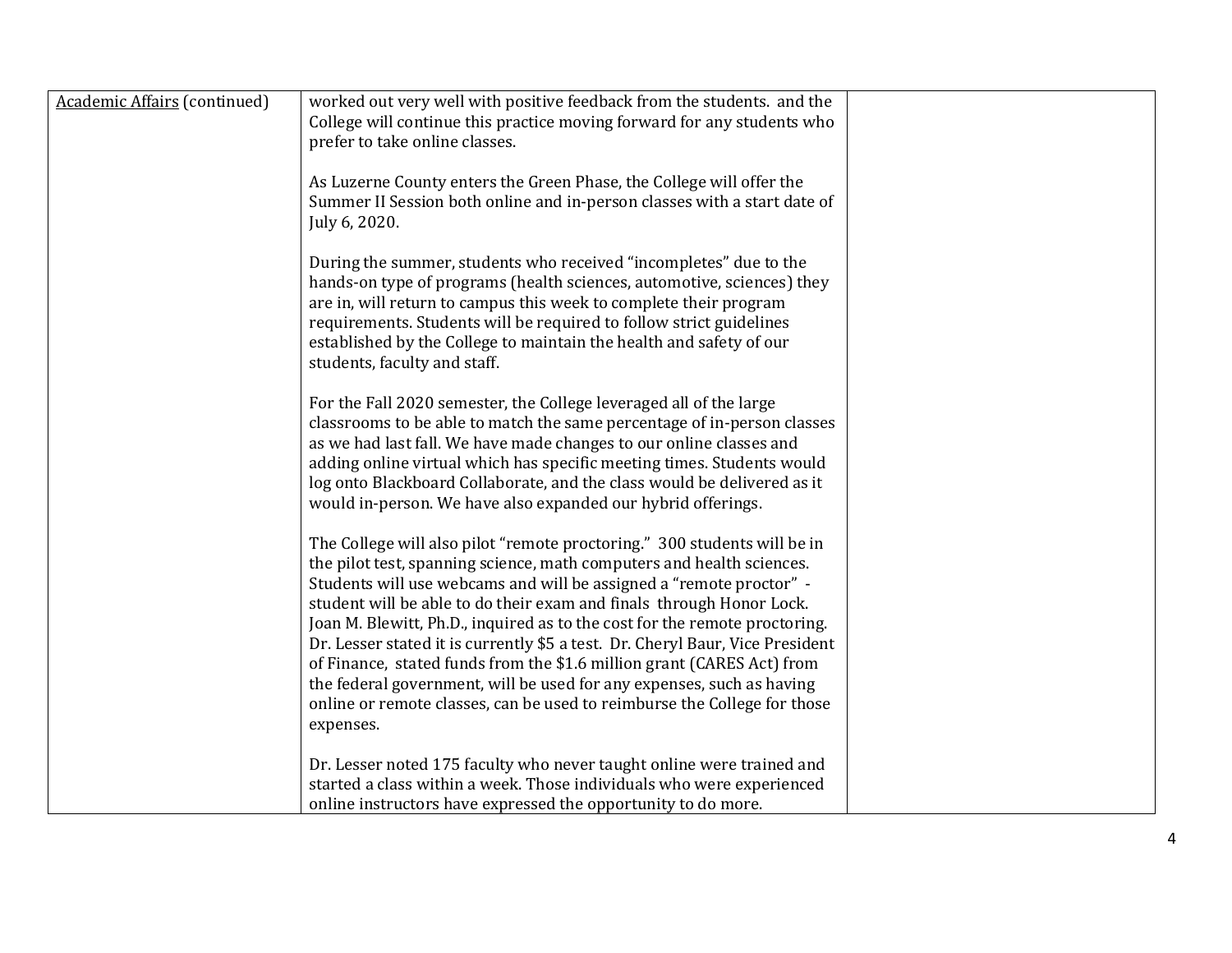| Enrollment<br>Management/Student Affairs | Rosana Reyes, Vice President of Enrollment Management and Student<br>Affairs, stated the focus for the Fall 2020 semester is to welcome our<br>students back to campus. We have gained collective knowledge in terms<br>of use technology and leveraging to be able to provide services uniquely,<br>effectively, and in ways we never did before. The College will continue<br>constant communication with students, continuing with virtual<br>workshops, admissions events, direct phone calls and making sure our<br>students are supported where ever they are in the enrollment process at<br>Luzerne County Community College.                                                                                                                                                                                                                 |  |
|------------------------------------------|-------------------------------------------------------------------------------------------------------------------------------------------------------------------------------------------------------------------------------------------------------------------------------------------------------------------------------------------------------------------------------------------------------------------------------------------------------------------------------------------------------------------------------------------------------------------------------------------------------------------------------------------------------------------------------------------------------------------------------------------------------------------------------------------------------------------------------------------------------|--|
|                                          | Vice President Reyes stated the College began distribution of the \$1.6<br>million student portion of the CARES Act fund that was allocated to<br>Luzerne County Community College. A centralized online application<br>process was developed that allows our students to apply remotely and<br>receive immediate eligibility feedback. To date, LCCC distributed over<br>\$600,000 and gave the students the option to use a portion of those<br>funds to pay any past balances. In addition, the College collected over<br>\$200,000 from students who chose to allocate those funds toward their<br>tuition balance.                                                                                                                                                                                                                               |  |
|                                          | As reported to both the Academic and Finance Committees, we had a<br>successful spring semester, the total withdrawals declined as compared<br>to prior year; our students are completing at the same rate of success as<br>prior semesters. 100% of the summer aid applications reviewed and<br>packaged by first day of Summer I. Academic progress is significantly<br>down - this is marker that determines whether or not a student is able<br>to continue to receive financial aid based upon their academic<br>performance, how long they have been at the academic institution, and<br>whether they completed at 67% of the courses they were enrolled in.<br>We have seen 24% decrease of students losing financial aid due to<br>academic progress. Due to COVID-19, 573 students were waived in<br>order to remain financial aid eligible. |  |
|                                          | Summer I enrollment was slightly down 12% in headcount, 6% in credit.<br>First-time student population is up 19%, Early College increased 73%.                                                                                                                                                                                                                                                                                                                                                                                                                                                                                                                                                                                                                                                                                                        |  |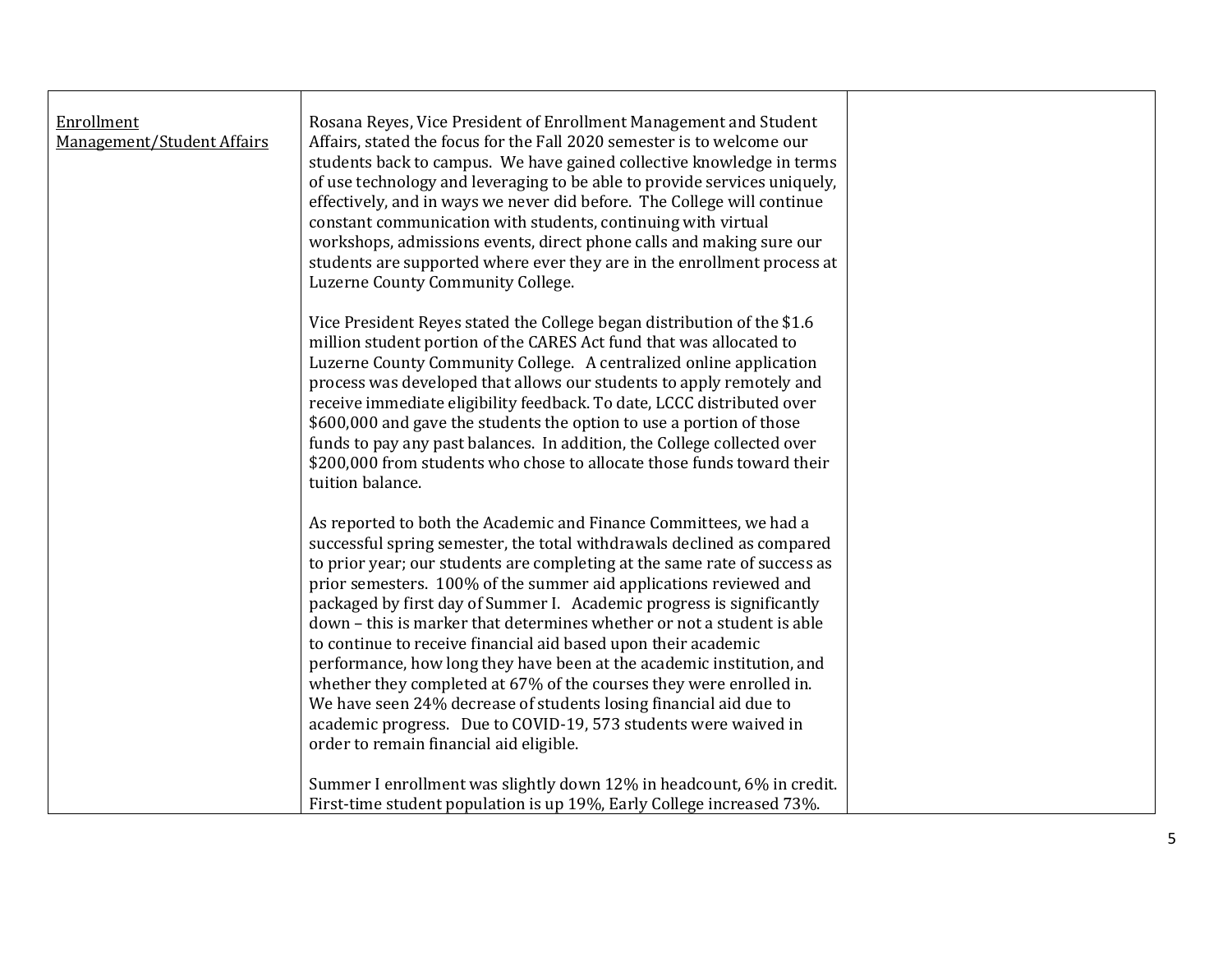| Enrollment                   | Summer II is up 19% in headcount, down 3% in credit. First time            |  |
|------------------------------|----------------------------------------------------------------------------|--|
|                              |                                                                            |  |
| Management/Student Affairs   | student population increased 131%, Transfer students increased 363%,       |  |
| (continued)                  | Re-Admits increased 47%, Returning Students up 7% and visiting             |  |
|                              | students up 1%. We continue to register students for the                   |  |
|                              |                                                                            |  |
|                              | The Fall 2020 schedule was released on June 15, 2020. We immediately       |  |
|                              | saw a jump in registration, number of remote placement testing and         |  |
|                              | alternative model for those students who do not have the technology.       |  |
|                              |                                                                            |  |
|                              |                                                                            |  |
| <b>Workforce Development</b> | Sue Spry, Vice President of Workforce Development, addressed               |  |
|                              | workforce and non-credit areas regarding the re-entry plan. One            |  |
|                              | course, CDL was suspended due to COVID. We have recommenced the            |  |
|                              | class and completed the class. We are running the program 7-days a         |  |
|                              | week. The first 40 hours are done in a virtual environment. We have        |  |
|                              | suspended other career training and adult training programs. We will       |  |
|                              | be offering 7 summer camps for children 4 are stem related and 3 are in    |  |
|                              | the arts and culinary areas.                                               |  |
|                              |                                                                            |  |
|                              | Employment Retraining Opportunities Program, which the College has         |  |
|                              |                                                                            |  |
|                              | offered since 2009, is gearing up for the Fall semester. The College will  |  |
|                              | offer one semester of tuition and the student pays fees and book costs.    |  |
|                              | Vice President Spry expressed her appreciation to the Board of Trustees    |  |
|                              | for their continued support of this program throughout the years.          |  |
| <b>College Operations</b>    | Don Nelson, Vice President of Operation, updated the Board on the          |  |
|                              | College's Re-Entry Plan. The College has geared up for the return of staff |  |
|                              |                                                                            |  |
|                              | and evidential return of our students. Instructional spaces have been      |  |
|                              | assessed to determine capacity and what can be accomplished according      |  |
|                              | to the current guidelines. Spaces were identified and marked where         |  |
|                              | students can sit and stand. We have the capability to enlarging spaces     |  |
|                              | by removing walls to combine rooms which would provide for a more          |  |
|                              | normal classroom capacity. We are using technology to join                 |  |
|                              | classrooms.                                                                |  |
|                              |                                                                            |  |
|                              | The College identified 16 spaces that will be repurposed for classes.      |  |
|                              | Areas such as the gymnasium, former bookstore area in the Campus           |  |
|                              |                                                                            |  |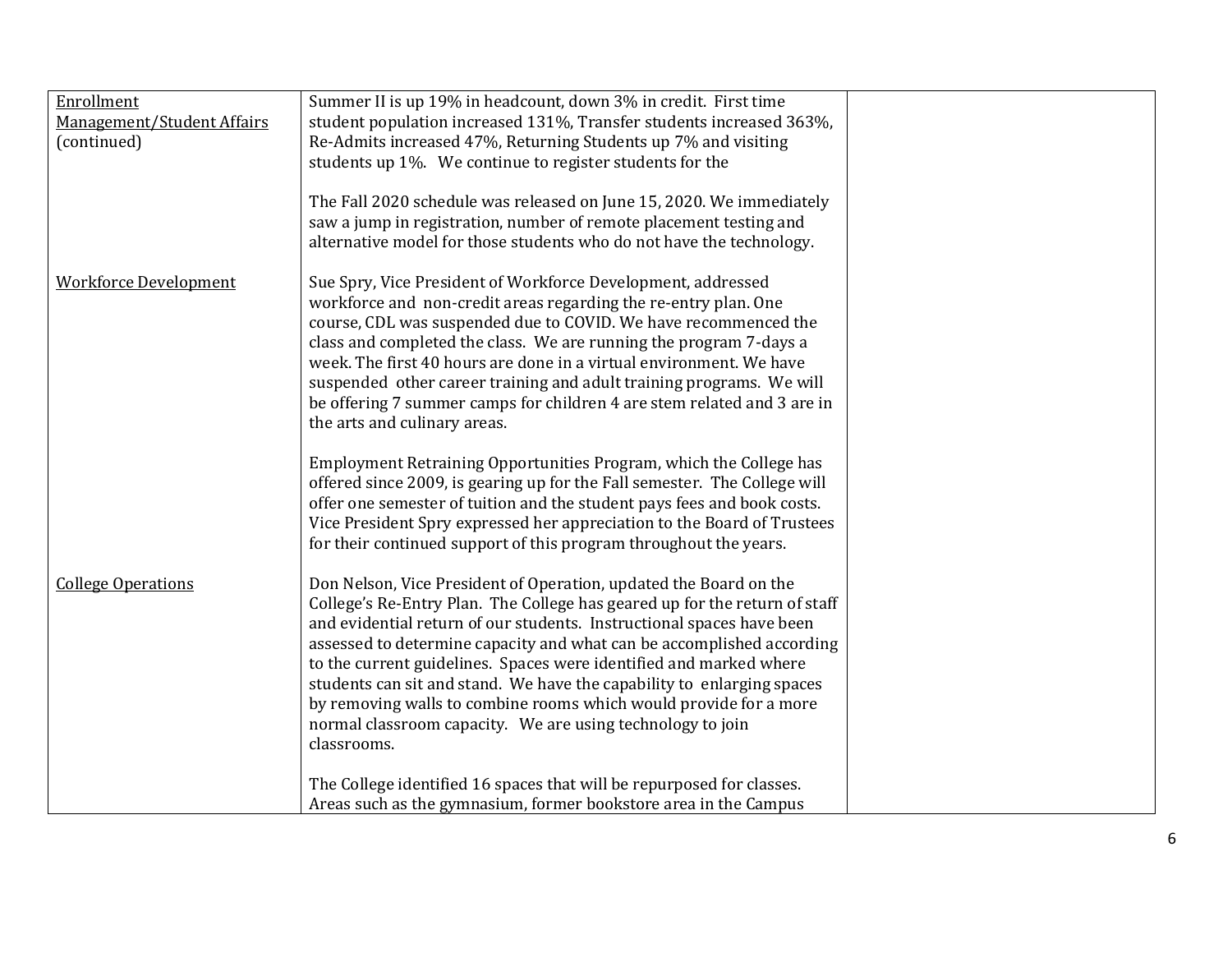| <b>College Operations (continued)</b> | Center and Educational Conference Center will be utilized as classrooms                                                                                                                                                                                                                                                                                                                                                                                                                                                                                                                                           |  |
|---------------------------------------|-------------------------------------------------------------------------------------------------------------------------------------------------------------------------------------------------------------------------------------------------------------------------------------------------------------------------------------------------------------------------------------------------------------------------------------------------------------------------------------------------------------------------------------------------------------------------------------------------------------------|--|
|                                       | throughout the Fall semester.                                                                                                                                                                                                                                                                                                                                                                                                                                                                                                                                                                                     |  |
|                                       | In addition, the College has been working on personal protection<br>equipment on campus, and have placed clear Plexiglas shields in areas<br>where our front-line worker areas, student areas and staff meet. We<br>were fortunate to have our maintenance staff order, make and install the<br>Plexiglas shields for office areas.                                                                                                                                                                                                                                                                               |  |
|                                       | The President will host the Open Forum on June 24, 2020, in which we<br>will address the COVID-19 situation and the return of students, and<br>making sure everyone is on the same page.                                                                                                                                                                                                                                                                                                                                                                                                                          |  |
| Finance                               | Cheryl Baur, Vice President of Finance, reported throughout the<br>pandemic the College continue its' work on the budget, the reentry plan,<br>and she was very pleased the College was able find solutions to balance<br>the budget for the next fiscal year. She is proud that despite all of the<br>challenges the College has faced we are not raising tuition or fees for our<br>students. Like most everyone, the pandemic has adversely affected our<br>students, and by keeping tuition the same as last year, we hope to help<br>our students continue on the path to achieving their educational goals. |  |
| Foundation                            | Rebecca Brominski, Executive Director of Institutional Advancement<br>and Foundation provided the following update.                                                                                                                                                                                                                                                                                                                                                                                                                                                                                               |  |
|                                       | Scholarship Update - to date the College has awarded \$370,000 in<br>scholarships for Fall 2020 and Spring 2021 semester which reflects 400<br>of the College's deserving students.                                                                                                                                                                                                                                                                                                                                                                                                                               |  |
|                                       | The Schulman Art Gallery rolled out and went live with its first virtual<br>art exhibit on June 1, 2020. This exhibit features over 160 works of art<br>from 43 student artists. The art exhibit will run until the end of August.                                                                                                                                                                                                                                                                                                                                                                                |  |
|                                       | The Alumni Association, in partnership with the Student Activities<br>Office, spearheaded in the participation of project Gowns4Good. This is<br>an initiative founded by a Physician Assistant in Vermont that seeks to                                                                                                                                                                                                                                                                                                                                                                                          |  |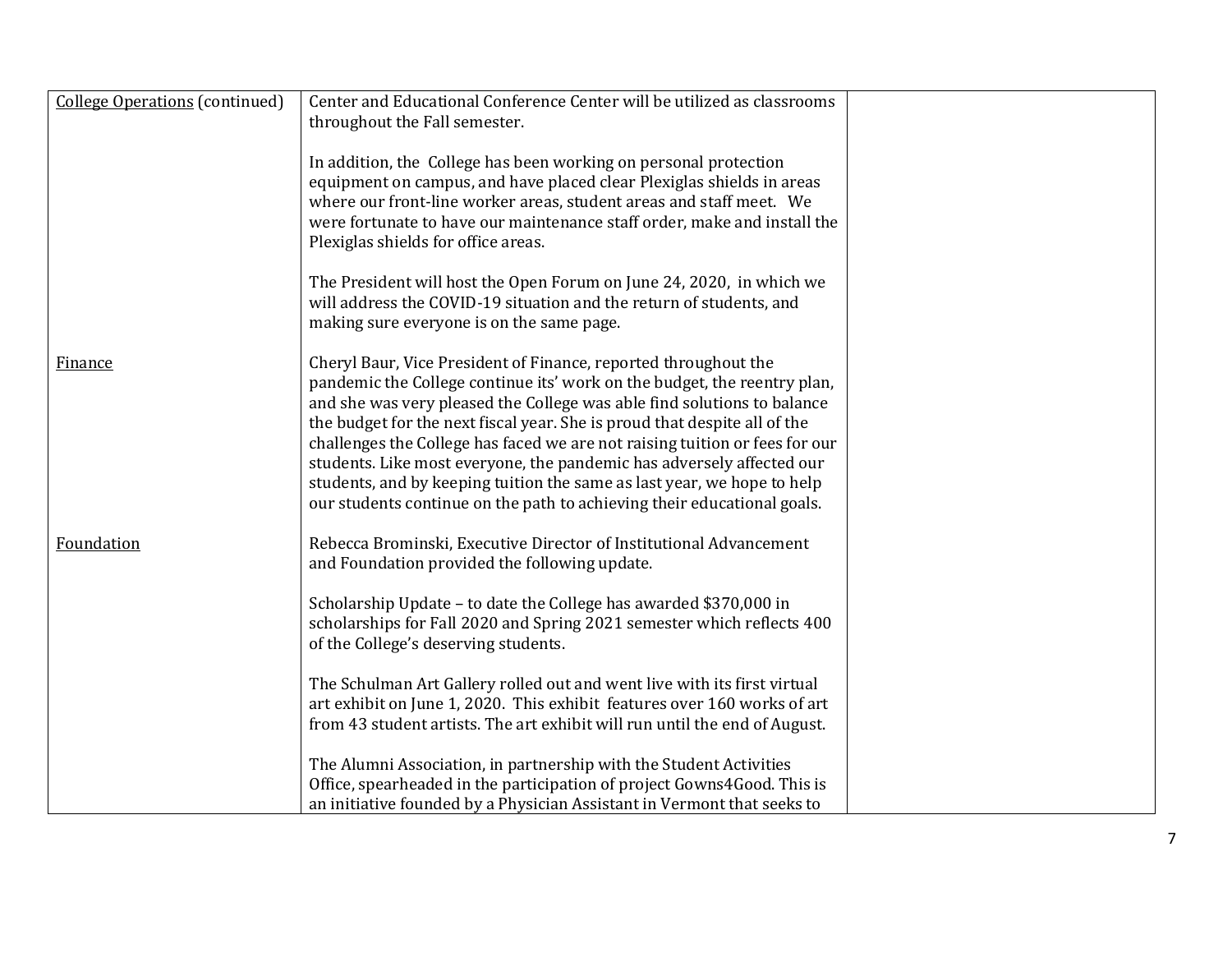| Foundation (continued) | collect graduation gowns to be used as PPE nationwide. To date the<br>college collected over 300 gowns.                                                                                                                                                                                                                                                                                                                                                                                                                                                                                                                                     |  |
|------------------------|---------------------------------------------------------------------------------------------------------------------------------------------------------------------------------------------------------------------------------------------------------------------------------------------------------------------------------------------------------------------------------------------------------------------------------------------------------------------------------------------------------------------------------------------------------------------------------------------------------------------------------------------|--|
|                        | In addition, another initiative sponsored by the Alumni Association in<br>partnership with Grateful Roast Café in Nanticoke, is called Coffee for<br>Heroes. The College honored those essential workers and our alumni<br>who continued to serve on the front line during the ongoing pandemic.<br>Visits were made to Geisinger CMC in Scranton; Giant Pharmacy in<br>Berwick, Wilkes Barre General Hospital, VA Medical Center, Luzerne<br>County Transit Authority, Cross Valley Federal Credit Union, Harold<br>Pharmacy, and Geisinger Wyoming Valley. The Alumni Association will<br>continue this initiative throughout the summer. |  |
|                        | The Annual Scholarship Dinner is scheduled for Wednesday, October 21,<br>2020, at the Woodlands Inn. The Foundation will work with the<br>Woodlands Inn staff to create a socially distant plan to ensure the health<br>and safety of the College's guests. UGI Utilities is the first major sponsor<br>with a commitment at the Bronze sponsorship level.                                                                                                                                                                                                                                                                                  |  |
|                        | President Leary expressed his sincere and deepest gratitude to the<br>members of the College's Leadership Team for all of their efforts,<br>developing innovation and commitment to the College and to the health<br>and safety of its students, faculty and staff.                                                                                                                                                                                                                                                                                                                                                                         |  |
|                        | Vice Chair Unvarsky echoed President Leary's comments. Both Vice<br>Chair Unvarsky and Board Chair Distasio mutually feel the President<br>and the President's Leadership Team have done a phenomenal job given<br>the circumstances and commends their efforts.                                                                                                                                                                                                                                                                                                                                                                            |  |
|                        | Board Chair Distasio stated she has been working with President Leary<br>and the President's Leadership Team from the start in March.<br>Everything that's ever been stated -- the general thought has always<br>been about the LCCC students and the faculty. The continued<br>commitment to our faculty and students was definitely noted through<br>every phase.                                                                                                                                                                                                                                                                         |  |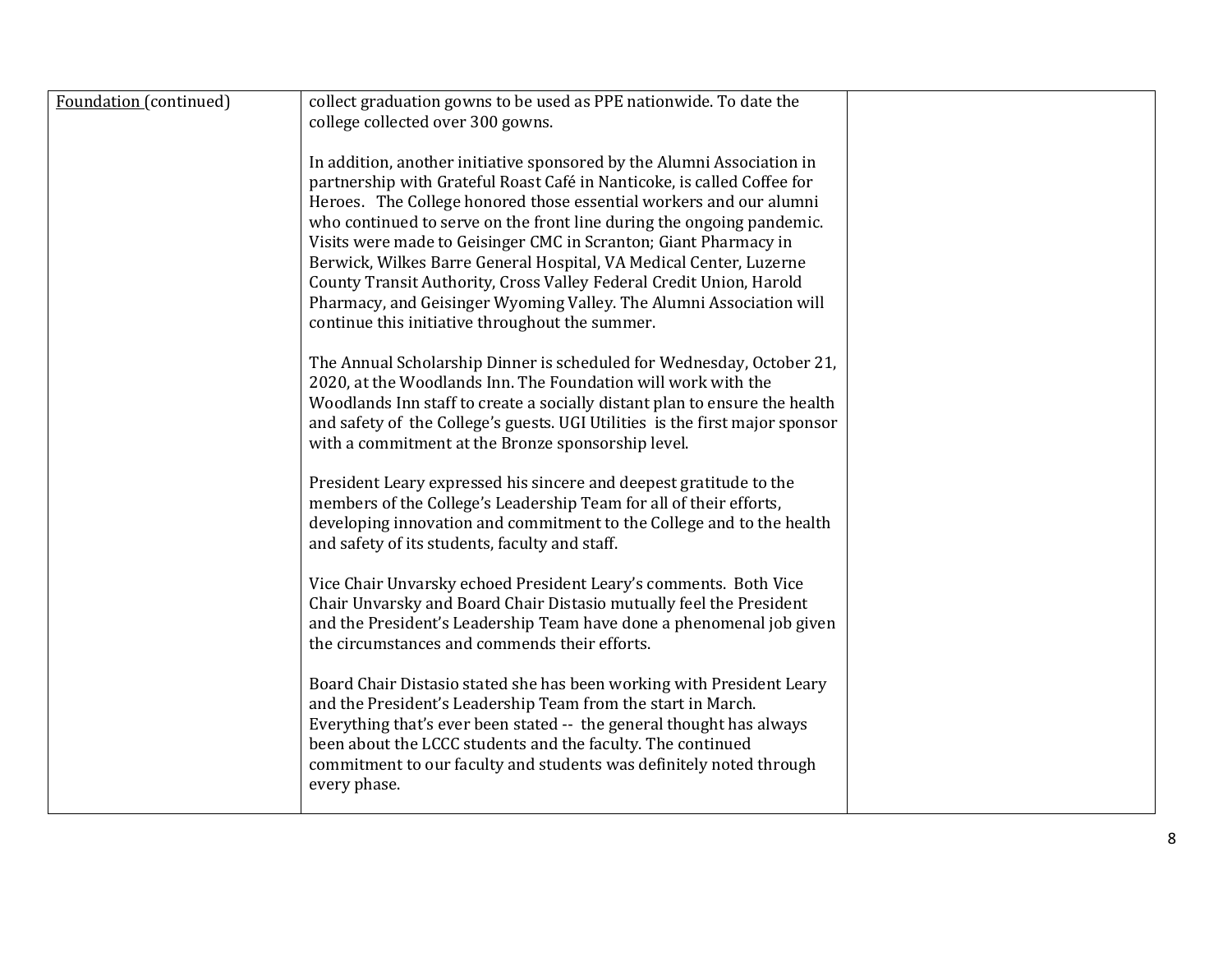|                                                                               | Board Chair Distasio stated from a leadership perspective extended<br>thanks to President Leary for his leadership and stated he and his<br>Leadership team have together moved forward and kept the College<br>running and the students successful.                                                                                        |                                                                                                                                               |
|-------------------------------------------------------------------------------|---------------------------------------------------------------------------------------------------------------------------------------------------------------------------------------------------------------------------------------------------------------------------------------------------------------------------------------------|-----------------------------------------------------------------------------------------------------------------------------------------------|
|                                                                               | Board Chair Distasio stated it was her pleasure to be a part of the<br>College's virtual Graduation, noting everyone did an amazing job.<br>It is her hope the Board, President and Leadership will be together in<br>person for the August meeting.                                                                                        |                                                                                                                                               |
|                                                                               | Once again, Board Chair Distasio thanked President Leary, President's<br>Leadership Team and all the faculty and staff.                                                                                                                                                                                                                     |                                                                                                                                               |
| 5. Report of the Executive<br>Committee                                       | Susan E. Unvarsky, Board Vice Chair, presented the following Executive<br>Committee report.                                                                                                                                                                                                                                                 |                                                                                                                                               |
| 5A. Ratification of RFP Audit<br>Services                                     | 5A. Recommend Luzerne County Community College Board of Trustees<br>ratify and reaffirm the proposal of MaherDuessel to provide audit<br>services to the College for the fiscal years ending June 30, 2020, June 30,<br>2021, and June 30, 2022. Total fees amount to \$37,000 for year 1,<br>\$38,000 for year 2, and \$39,000 for year 3. | 5A. Approved. Motion made by David<br>James Usavage; seconded by George<br>Brown.<br>Vote was all "yes". Motion carried.                      |
| 5B. Ratification, Third Party<br><b>Administration of Medical</b><br>Services | 5B. Recommend Luzerne County Community College Board of Trustees<br>ratify and reaffirm the contract extend the contract for Third Party<br>Administration of Medical Insurance with Evolve Insurance Advisors at<br>the current rate of \$6.25 per member                                                                                  | 5B. Approved. Motion made by Holly A.<br>Evanoski; seconded by Bernard W.<br>Graham, Ph.D., Secretary.<br>Vote was all "yes". Motion carried. |
|                                                                               |                                                                                                                                                                                                                                                                                                                                             |                                                                                                                                               |
| 6. Report of the Academic<br>Committee                                        | 6. Bernard W. Graham, Ph.D., Chair, LCCC Academic Committee thanked<br>the committee and staff for the presented the following report                                                                                                                                                                                                       |                                                                                                                                               |
| 6A. Program Additions,<br>Deletions and Modifications                         | 6A. Recommend the Luzerne County Community College Board of<br>Trustees approve the Program Additions, Deletions, and Modifications<br>report. The following program proposals have been approved by the<br>Academic Committee of the College Senate, College Senate, Vice                                                                  | 6A. Approved. Motion made by Joan M.<br>Blewitt, Ph.D.; seconded by<br>Paul Halesey.                                                          |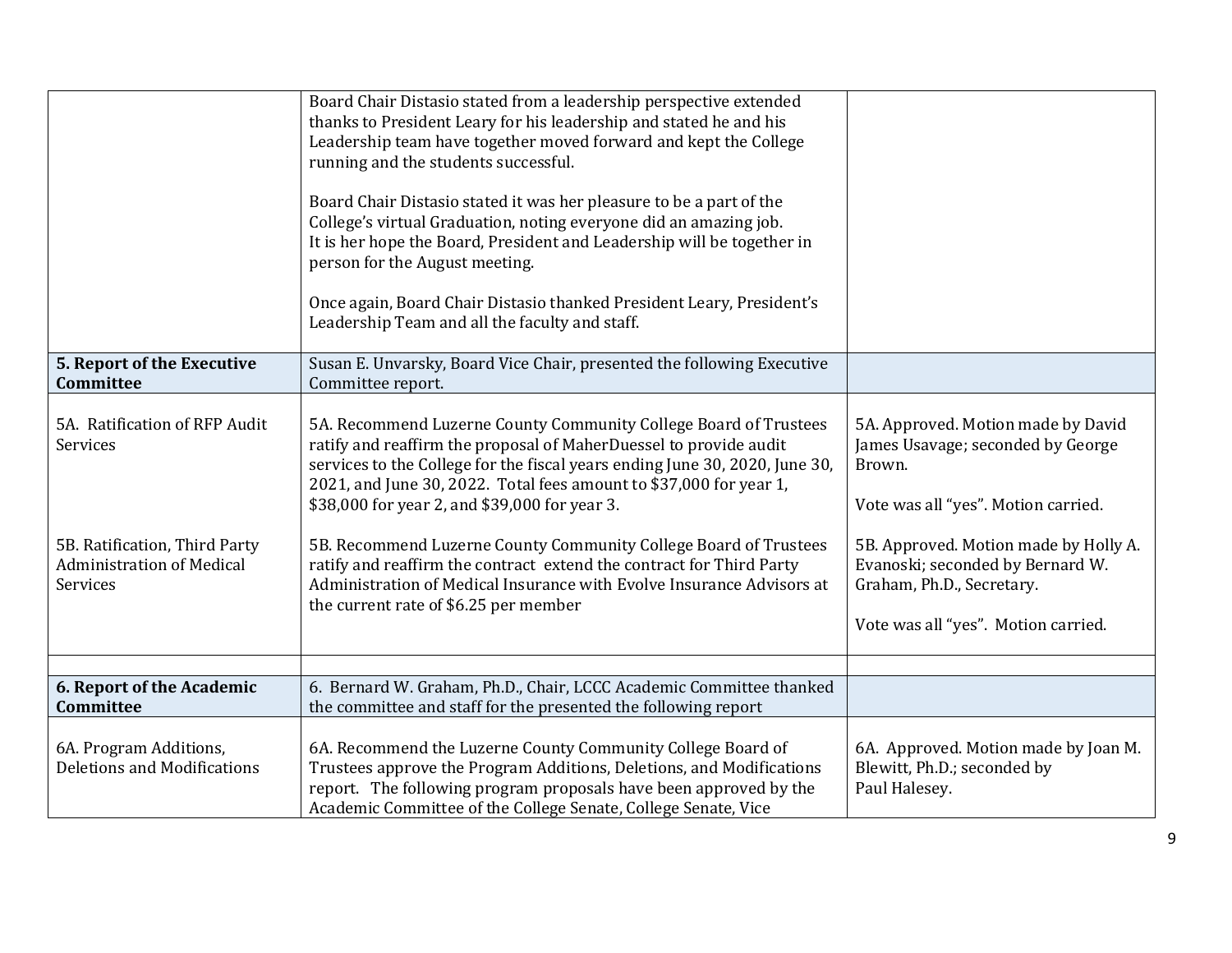|                                                                                              | President of Academic Affairs and the Academic Committee of the Board<br>and presented to the full board for final approval. They include<br>four (4) programs in Hotel and Restaurant. Associate Degree, Certificate,<br>and Diploma in Culinary Arts, and Associate Degree in Pastry Arts-all<br>redesigned and updated to align to meet industry standards. The<br>second three (3) programs are from the Commercial Arts Department.<br>Painting Illustration Associate degree, program was<br>modified to address external factors and renamed Fine Arts. Graphic<br>Design Advertising Associate Degree has been modified to aligned to<br>meet industry standards and has been renamed Digital Media Design.<br>Computer Graphic New Media Associate Degree has been modified to<br>align with industry standards and renamed Integrated Media. | Vote was all "yes". Motion carried.                                                                                                      |
|----------------------------------------------------------------------------------------------|--------------------------------------------------------------------------------------------------------------------------------------------------------------------------------------------------------------------------------------------------------------------------------------------------------------------------------------------------------------------------------------------------------------------------------------------------------------------------------------------------------------------------------------------------------------------------------------------------------------------------------------------------------------------------------------------------------------------------------------------------------------------------------------------------------------------------------------------------------|------------------------------------------------------------------------------------------------------------------------------------------|
| 6B. Professor Emeritus                                                                       | 6B. The Academic Committee of the Board recommends the Luzerne<br>County Community College Board of Trustees approve the title of<br>Professor Emeritus 2020 be formally bestowed upon Mary Knaus,<br>Professor, Counselor.                                                                                                                                                                                                                                                                                                                                                                                                                                                                                                                                                                                                                            | 6B. Approved. Motion made by Holly<br>Evanoski.; seconded by Joseph Lettiere.<br>Vote was all "yes". Motion carried.                     |
|                                                                                              |                                                                                                                                                                                                                                                                                                                                                                                                                                                                                                                                                                                                                                                                                                                                                                                                                                                        |                                                                                                                                          |
| 7. Report of the Finance<br>Committee                                                        | 7. Susan E. Unvarsky, Chair, LCCC Finance Committee presented the<br>following report.                                                                                                                                                                                                                                                                                                                                                                                                                                                                                                                                                                                                                                                                                                                                                                 |                                                                                                                                          |
| 7A. Fiscal Year 2020-2021<br>College Budget & Auxiliary<br>Services                          | 7A. Recommend the Luzerne County Community College Board of<br>Trustees approve the 2020-2021 Fiscal Year Operating and Capital<br>Budgets totaling \$45,334,863.65 as well as the Auxiliary<br>Budgets (Bookstore, Food Service, and Student Activities). By adopting<br>the budget, the Board of Trustees authorizes no increase in tuition in<br>addition to no increase in the general service and technology fees.                                                                                                                                                                                                                                                                                                                                                                                                                                | 7A. 7A. Approved. Motion made by<br>David James Usavage.; seconded by<br>George Brown.<br>Vote was all "yes". Motion carried.            |
| 7B. Administrative Policy -<br><b>Resource Allocation for Budget</b><br>and Personnel Policy | 7B. Recommend the Luzerne County Community College Board of<br>Trustees approve the revised administrative policy, Resource Allocation<br>for Budget and Personnel Policy.                                                                                                                                                                                                                                                                                                                                                                                                                                                                                                                                                                                                                                                                             | 7B. Approved. Motion made by Bernard<br>W. Graham, Ph.D., Secretary; seconded<br>by Paul Halesey.<br>Vote was all "yes". Motion carried. |
|                                                                                              | 7C. Recommend the Luzerne County Community College Board of                                                                                                                                                                                                                                                                                                                                                                                                                                                                                                                                                                                                                                                                                                                                                                                            | 7C. Approved. Motion made by Erin K.                                                                                                     |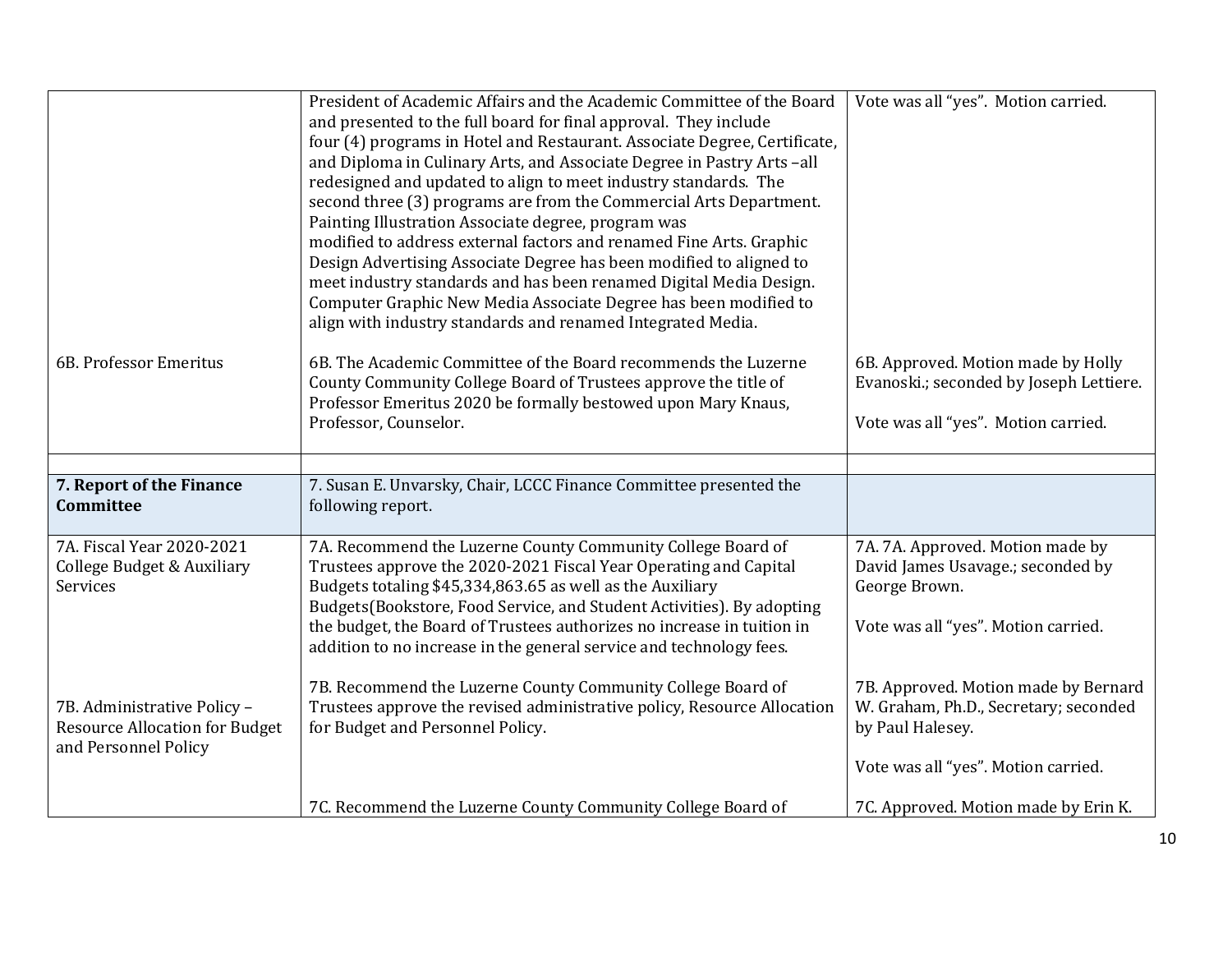| 7C. Library Roof Replacement<br>Bid-Building 6                           | Trustees approve the award of the Library Roof Replacement bid to the<br>lowest responsible bidder: Paradigm Roofing Contractors in the amount<br>of \$147,000.00. In addition, a 5% project contingency (\$7,350), and<br>hemmler + camayd architects will be compensated in line with our<br>agreement for miscellaneous services in the amount of \$13,104.32 for a<br>total project cost of \$167,454.32.                                                                                                                           | Keating, Ed.D.; seconded by Holly A.<br>Evanoski.<br>Vote was all "yes". Motion carried.                                                                      |
|--------------------------------------------------------------------------|-----------------------------------------------------------------------------------------------------------------------------------------------------------------------------------------------------------------------------------------------------------------------------------------------------------------------------------------------------------------------------------------------------------------------------------------------------------------------------------------------------------------------------------------|---------------------------------------------------------------------------------------------------------------------------------------------------------------|
| 7D. Health Science Center<br><b>Exterior Wall Finish Bid</b>             | 7D. Recommend the Luzerne County Community College Board of<br>Trustees approve the award of the Francis S. and Mary Gill Carrozza,<br>R.N. Health Sciences Center Exterior Wall Finish bid to the lowest<br>responsible bidder: Champion Builders, Inc. in the amount of \$64,990.<br>In addition, a 5% project contingency (\$3,249.50), and hemmler +<br>camayd architects will be compensated in line with our agreement for<br>miscellaneous services in the amount of \$6,475.93 for a total project<br>cost of \$74,715.43.      | 7D. Approved. Motion made by Joan M.<br>Blewitt, Ph.D.; seconded by Erin K.<br>Keating, Ed.D.<br>Vote. 13-yes; 1-abstain (Joseph Lettiere)<br>Motion carried. |
| 7E. Switchgear Refurbishment<br>Bid - Buildings 1 & 5                    | 7E. Recommend the Luzerne County Community College Board of<br>Trustees approve the award of the Buildings 1 & 5 Switchgear<br>Refurbishment bid to the lowest responsible bidder: Joyce Electrical Inc.<br>in the amount of \$8,250.00. In addition, a 5% contingency \$412.50), and<br>hemmler + camayd architects will be compensated in line with our<br>agreement for miscellaneous services in the amount of \$865.38 for a<br>total project cost of \$9,527.88.                                                                  | 7E. Approved. Motion made by David<br>James Usavage; seconded by Paul<br>Halesey.<br>Vote was all "yes". Motion carried.                                      |
| 7F. Chilled Water Pipe<br>Insulation Replacement Bid-<br>Buildings 3 & 4 | 7F. Recommend the Luzerne County Community College Board of<br>Trustees approve the award of the Buildings 3 & 4 Chilled Water Pipe<br>Insulation Replacement bid to the lowest responsible bidder: Scranton<br>Electric Heating and Cooling Service, Inc. in the amount of \$121,950. In<br>addition, a 5% project contingency (\$6,097.50), and hemmler + camayd<br>architects will be compensated in line with our agreement for<br>miscellaneous services in the amount of \$11,511.47 for a total project<br>cost of \$139,558.97. | 7F. Approved. Motion made Erin K.<br>Keating, Ed.D.; seconded by James<br>Dennis.<br>Vote was all "yes". Motion carried.                                      |
| 7G. Bid 491 – (Part A)                                                   | 7G. Part A: Recommend Luzerne County Community College Board of<br>Trustees approve the award of Bid #491:                                                                                                                                                                                                                                                                                                                                                                                                                              | 7G. Approved. Motion to approve<br>Technology Replacement Plan (Part A)                                                                                       |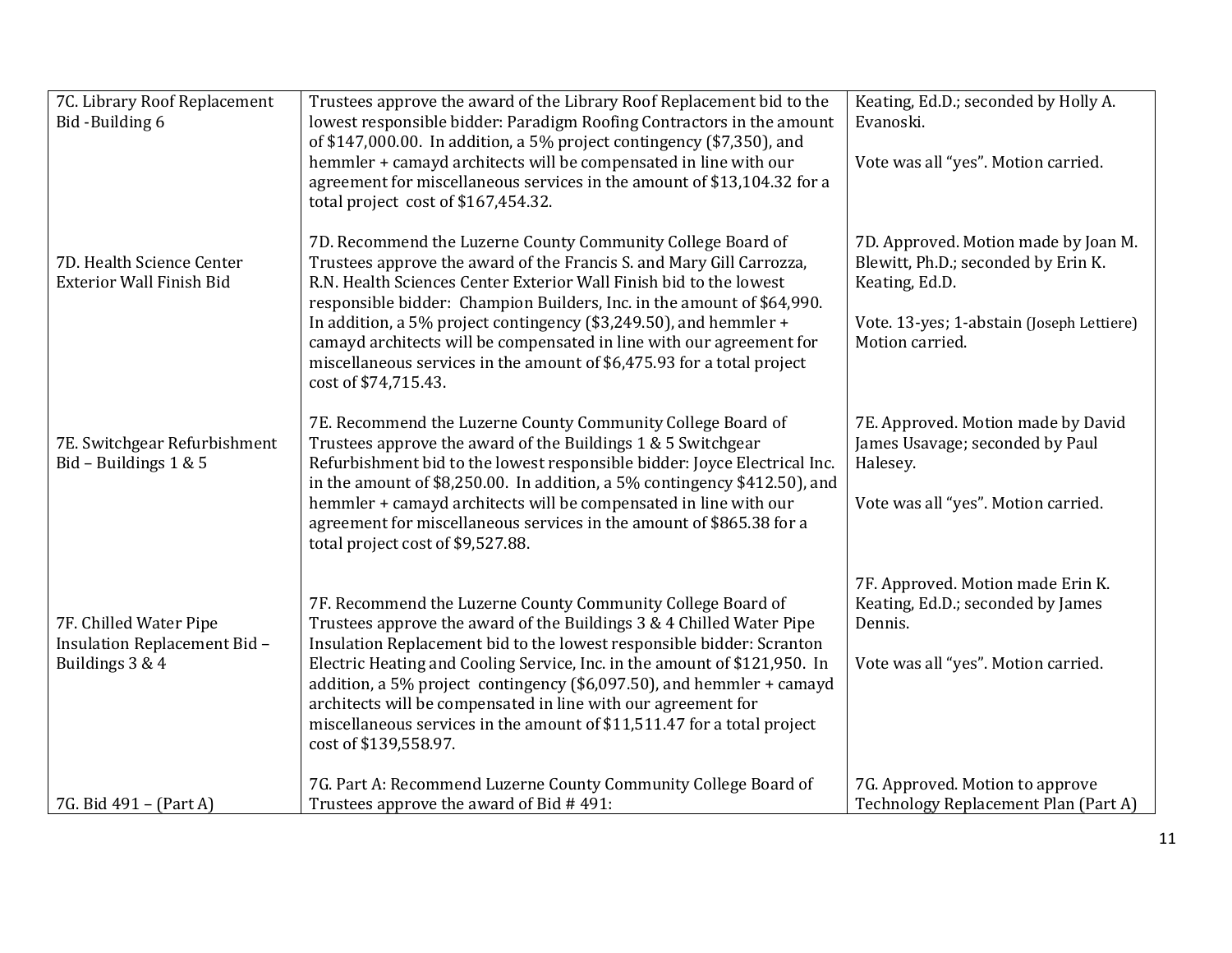| Technology Replacement Plan &          | Section A - Dell Marketing for computers in the amount of \$150,630.02;                                                                 | made by Erin K. Keating, Ed.D.;                                                  |
|----------------------------------------|-----------------------------------------------------------------------------------------------------------------------------------------|----------------------------------------------------------------------------------|
| (Part B) Lease                         | Section B - Connection Public Sector Solutions for Apple computers in                                                                   | seconded by David James Usavage.                                                 |
|                                        | the amount of \$24,774.27;                                                                                                              |                                                                                  |
|                                        | Section C - Shadow Technologies for Networking Hardware in the                                                                          | Vote was all "yes". Motion carried.                                              |
|                                        | amount of \$32,434.07;                                                                                                                  |                                                                                  |
|                                        | Section D - Connection Public Sector Solutions for Lenovo hardware in                                                                   | Approved. Motion to approve Lease                                                |
|                                        | the amount of \$20,475.02;                                                                                                              | (Part B) made by Holly A. Evanoski;                                              |
|                                        | <b>Section E - Connection Public Sector Solutions for Miscellaneous</b>                                                                 | seconded by Bernard W. Graham,                                                   |
|                                        | Technology Hardware in the amount of \$58,419.64;                                                                                       | Ph.D., Secretary.                                                                |
|                                        | Section Y - Connection Public Sector Solutions for CCTV Equipment in                                                                    |                                                                                  |
|                                        | the amount of \$5,535.20.                                                                                                               | Vote was all "yes". Motion carried.                                              |
|                                        |                                                                                                                                         |                                                                                  |
|                                        | The total amount for sections A through Y is \$292,268.22.                                                                              |                                                                                  |
|                                        |                                                                                                                                         |                                                                                  |
|                                        | Part B: Recommend Luzerne County Community College Board of                                                                             |                                                                                  |
|                                        | Trustees approve leasing proposal of Bid #491 to First American                                                                         |                                                                                  |
|                                        | Equipment Financing. Four (4) annual payments of \$93,312.00 for a                                                                      |                                                                                  |
|                                        | total of \$373,248.00.                                                                                                                  |                                                                                  |
|                                        |                                                                                                                                         |                                                                                  |
|                                        | 7H. Recommend Luzerne County Community College Board of Trustees                                                                        |                                                                                  |
|                                        | approve the proposal to Century Security Services Inc. at the following                                                                 | 7H. Approved. Motion made by Paul                                                |
| 7H. RFP, Campus Security               | rates: Hourly rates first year; \$21.62/hr., second year; \$22.12/hr., third                                                            | Halesey; seconded by Catherine R.                                                |
| Services                               | year \$22.72/hr., fourth year \$23.32/hr., fifth year \$23.92/hr.                                                                       | O'Donnell, Esq.                                                                  |
|                                        |                                                                                                                                         |                                                                                  |
|                                        | 7I. Recommend Luzerne County Community College Board of Trustees<br>approve the proposals of Eastern Revenue Inc. and AR Resources Inc. | Vote was all "yes". Motion carried.                                              |
|                                        |                                                                                                                                         |                                                                                  |
|                                        | (current Agencies) and General Revenue to provide collection agency                                                                     | 7I. Approved. Motion made by Holly A.<br>Evanoski.; seconded by Joan M. Blewitt, |
| 7I. RFP, Collection Agency<br>Services | services to the College for the fiscal years ending June 30, 2021, June 30,                                                             | Ph.D.                                                                            |
|                                        | 2022 and June 30, 2023.                                                                                                                 |                                                                                  |
|                                        | 7J. Recommend the Luzerne County Community College Board of                                                                             | Vote was all "yes". Motion carried.                                              |
|                                        | Trustees ratify and reaffirm approval of the following change order to                                                                  |                                                                                  |
|                                        | Champion Builders, Inc in the amount of \$49,484 for additional work                                                                    | 7J. Approved. Motion made by David                                               |
| 7J. Ratification of ECC                | identified during renovation, additional architectural fees associated                                                                  | James Usavage; seconded by Erin K.                                               |
| Renovations Change Order               | with the new project cost total \$3,458.93. The costs associated with the                                                               | Keating, Ed.D.                                                                   |
|                                        | change order total \$52,942.93 and will be covered by previously                                                                        |                                                                                  |
|                                        |                                                                                                                                         |                                                                                  |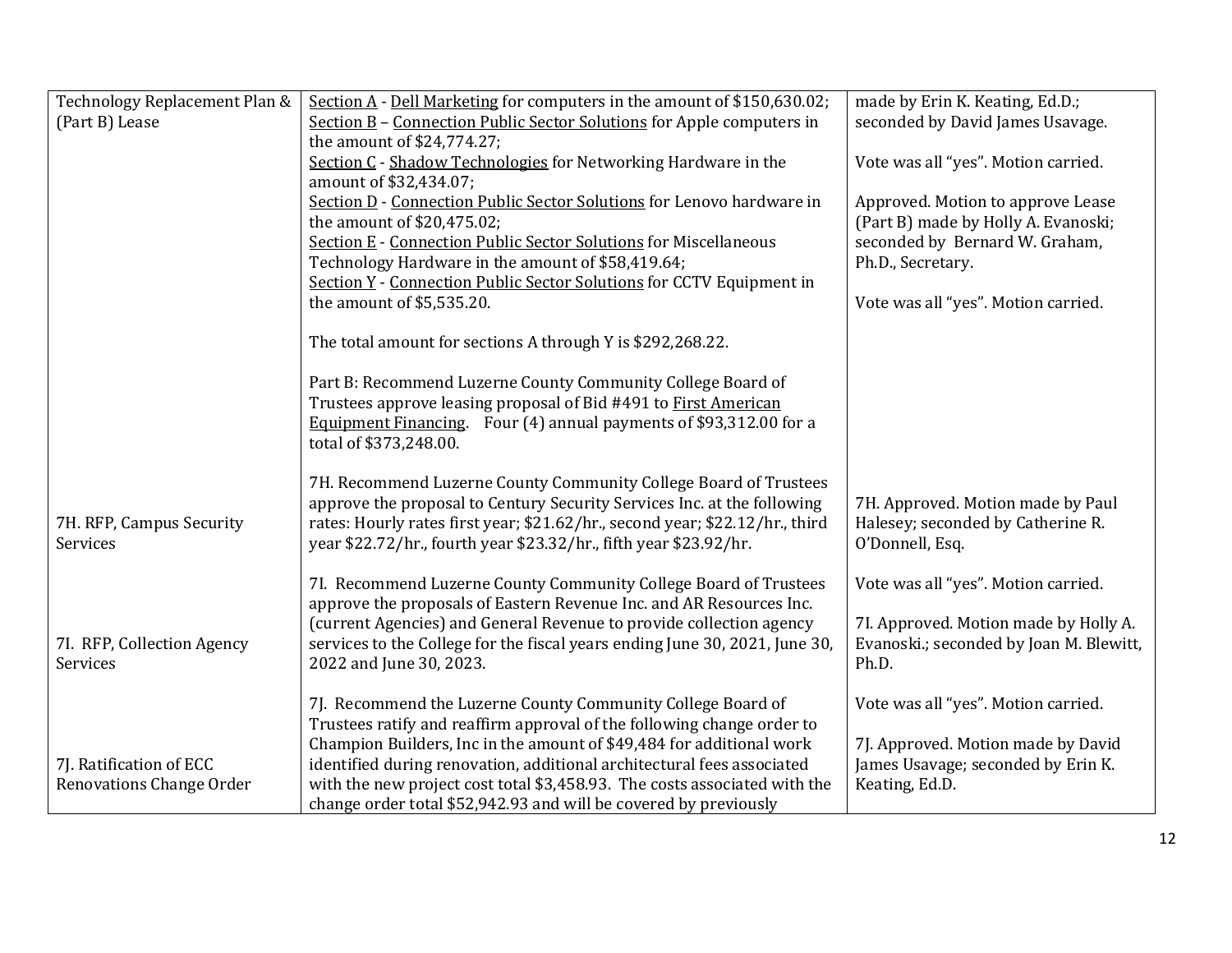|                                                      | approved capital funds.                                                                                                                                                                                                                                                                                                    | Vote. 13-yes; 1-abstain (Joseph Lettiere)                                                                                              |
|------------------------------------------------------|----------------------------------------------------------------------------------------------------------------------------------------------------------------------------------------------------------------------------------------------------------------------------------------------------------------------------|----------------------------------------------------------------------------------------------------------------------------------------|
|                                                      |                                                                                                                                                                                                                                                                                                                            | Motion carried.                                                                                                                        |
| 8. Report of the Human<br><b>Resources Committee</b> | 8. Paul Halesey, Chair, LCCC Human Resources Committee presented the<br>following report.                                                                                                                                                                                                                                  |                                                                                                                                        |
| 8A. Faculty Promotions                               | 8A. Recommend the Luzerne County Community College Board of<br>Trustees approve, in accordance with the Faculty Association Contract,<br>the following six (6) faculty members for promotion:<br>Professor: Laura Fowler, Lisa Nelson, Katherine Zielinski<br>Associate Professor: Darin Ambrose, Bonnie Lauer, Irena Mira | 8A. Approved. Motion made by Joan M.<br>Blewitt, Ph.D.; seconded by David James<br>Usavage.<br>Vote was all "yes". Motion carried.     |
| 8B. Slate of Officers 2020-2021                      | 8B. Paul Halesey, Committee Chair, reported the Slate of Officers will be<br>presented at the August 2020 Board meeting.                                                                                                                                                                                                   | 8B. Tabled.                                                                                                                            |
| <b>Motion to Open the Agenda</b>                     | Board Vice Chair Unvarsky asked for a motion to open the agenda.                                                                                                                                                                                                                                                           | Approved. Motion made by Erin K.<br>Keating, Ed.D., seconded by August J.<br>Piazza.<br>Vote was all "yes". Motion carried.            |
| <b>Motion to Amend the Agenda</b>                    | Board Vice Chair Unvarsky asked for a motion to amend the agenda to<br>move the Slate of Officers to the August agenda.                                                                                                                                                                                                    | Approved. Motion made by Erin K.<br>Keating, Ed.D.; seconded by Catherine<br>R. O'Donnell, Esq.<br>Vote was all "yes". Motion carried. |
| 9. Report of the Legislative<br>Committee            | 9. Catherine R. O'Donnell, Esq., Chair, LCCC Legislative Committee,<br>encouraged members of the Board to reach out to legislators to<br>encourage approval of the State budget for the remainder of the year.                                                                                                             |                                                                                                                                        |
|                                                      |                                                                                                                                                                                                                                                                                                                            |                                                                                                                                        |
| 10. Public Comment                                   | 10. Board Vice Chair Susan E. Unvarsky opened the floor to public<br>comments.                                                                                                                                                                                                                                             | 10. No comments.                                                                                                                       |
|                                                      | <b>Informational Items</b>                                                                                                                                                                                                                                                                                                 |                                                                                                                                        |
| 1. Unfinished Business-Previous<br>Meeting           | 1.N/A                                                                                                                                                                                                                                                                                                                      | 1. No action required.                                                                                                                 |